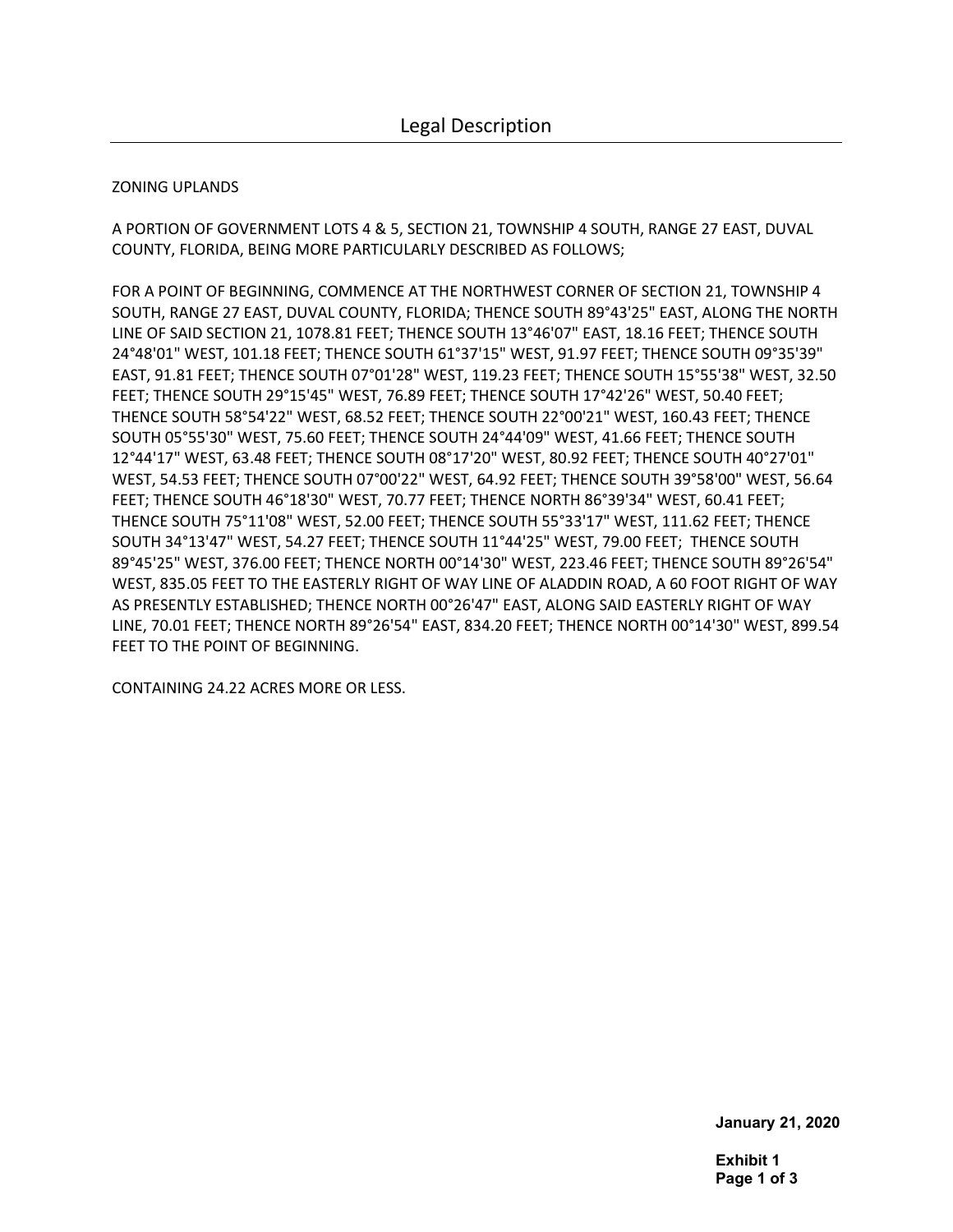## ZONING-WETLANDS

A PORTION OF GOVERNMENT LOTS 4 & 5, SECTION 21, TOWNSHIP 4 SOUTH, RANGE 27 EAST, DUVAL COUNTY, FLORIDA, BEING MORE PARTICULARLY DESCRIBED AS FOLLOWS;

FOR A POINT OF REFERENCE, COMMENCE AT THE INTERSECTION OF THE NORTHEASTERLY RIGHT OF WAY LINE OF HILLWOOD DRIVE, A 60 FOOT RIGHT OF WAY AS PRESENTLY ESTABLISHED & THE NORTHERLY RIGHT OF WAY LINE OF JULINGTON CREEK ROAD, A 60 FOOT RIGHT OF WAY AS PRESENTLY ESTABLISHED; THENCE NORTH 89°34'57" EAST, ALONG SAID NORTHERLY RIGHT OF WAY LINE OF JULINGTON CREEK ROAD, 814.77 FEET TO THE POINT OF BEGINNING; THENCE NORTH 00°14'30" WEST, 1257.60 FEET; THENCE NORTH 89°45'25" EAST, 59.97 FEET; THENCE NORTH 36°03'25" EAST, 142.14 FEET; THENCE NORTH 51°44'25" EAST, 238.67 FEET; THENCE NORTH 11°44'25" EAST, 132.23 FEET; THENCE NORTH 34°13'47" EAST, 54.27 FEET; THENCE NORTH 89°45'25" EAST, 59.97 FEET; THENCE NORTH 36°03'25" EAST, 142.14 FEET; THENCE NORTH 51°44'25" EAST, 238.67 FEET; THENCE NORTH 11°44'25" EAST, 132.23 FEET; THENCE NORTH 34°13'47" EAST, 54.27 FEET; THENCE NORTH 55°33'17" EAST, 111.62 FEET; THENCE NORTH 75°11'08" EAST, 52.00 FEET; THENCE SOUTH 86°39'34" EAST, 60.41 FEET; THENCE NORTH 46°18'30" EAST, 70.77 FEET; THENCE NORTH 39°58'00" EAST, 56.64 FEET; THENCE NORTH 07°00'22" EAST, 64.92 FEET; THENCE NORTH 40°27'01" EAST, 54.53 FEET; THENCE NORTH 08°17'20" EAST, 80.92 FEET; THENCE NORTH 12°44'17" EAST, 63.48 FEET; THENCE NORTH 24°44'09" EAST, 41.66 FEET; THENCE NORTH 05°55'30" EAST, 75.60 FEET; THENCE NORTH 22°00'21" EAST, 160.43 FEET; THENCE NORTH 58°54'22" EAST, 68.52 FEET; THENCE NORTH 17°42'26" EAST, 50.40 FEET; THENCE NORTH 29°15'45" EAST, 76.89 FEET; THENCE NORTH 15°55'38" EAST, 32.50 FEET; THENCE NORTH 07°01'28" EAST, 119.23 FEET; THENCE NORTH 09°35'39" WEST, 91.81 FEET; THENCE NORTH 61°37'15" EAST, 91.97 FEET; THENCE NORTH 24°48'01" EAST, 101.18 FEET; THENCE NORTH 13°46'07" WEST, 18.16 FEET; THENCE SOUTH 89°43'25" EAST, 210.50 FEET; THENCE SOUTH 21°15'03" WEST, 108.23 FEET; THENCE SOUTH 23°30'12" WEST, 66.88 FEET; THENCE SOUTH 26°03'21" WEST, 121.71 FEET; THENCE SOUTH 32°00'53" WEST, 29.05 FEET; THENCE SOUTH 38°04'48" WEST, 53.15 FEET; THENCE SOUTH 43°46'44" WEST, 65.31 FEET; THENCE SOUTH 26°16'17" WEST, 43.04 FEET; THENCE SOUTH 16°57'34" WEST, 55.08 FEET; THENCE SOUTH 12°03'40" WEST, 32.51 FEET; THENCE SOUTH 09°52'40" WEST, 62.57 FEET; THENCE SOUTH 61°19'11" WEST, 10.54 FEET; THENCE NORTH 78°10'52" WEST, 41.63 FEET; THENCE SOUTH 86°16'28" WEST, 12.16 FEET; THENCE SOUTH 57°43'11" WEST, 12.20 FEET; THENCE SOUTH 41°37'53" WEST, 17.06 FEET; THENCE SOUTH 27°31'31" WEST, 25.60 FEET; THENCE SOUTH 00°52'10" WEST, 17.56 FEET; THENCE SOUTH 24°05'49" EAST, 150.88 FEET; THENCE SOUTH 12°39'21" EAST, 3.92 FEET; THENCE SOUTH 11°00'04" WEST, 4.29 FEET; THENCE SOUTH 23°36'58" WEST, 18.30 FEET; THENCE SOUTH 18°05'36" WEST, 67.47 FEET; THENCE SOUTH 13°07'36" WEST, 72.34 FEET; THENCE SOUTH 49°06'38" WEST, 21.17 FEET; THENCE SOUTH 67°27'38" WEST, 59.13 FEET; THENCE SOUTH 64°45'28" WEST, 28.29 FEET; THENCE SOUTH 63°14'56" WEST, 54.28 FEET; THENCE SOUTH 39°20'16" WEST, 15.34 FEET; THENCE SOUTH 10°39'15" WEST, 205.91 FEET; THENCE SOUTH 04°02'18" WEST, 15.36 FEET; THENCE SOUTH 00°04'22" EAST, 17.40 FEET; THENCE SOUTH 02°54'09" EAST, 58.14 FEET; THENCE SOUTH 62°43'42" WEST, 10.69 FEET; THENCE SOUTH 02°21'38" EAST, 11.08 FEET; THENCE SOUTH 09°12'49" WEST, 40.51 FEET; THENCE SOUTH 13°51'53" WEST, 29.26 FEET; THENCE SOUTH 20°48'49" WEST, 17.76 FEET; THENCE SOUTH 31°57'01" WEST, 19.87 FEET; THENCE SOUTH 46°09'09" WEST, 153.31 FEET; THENCE SOUTH 37°23'52" WEST, 13.84 FEET; THENCE SOUTH 22°07'37" WEST, 22.66 FEET; THENCE SOUTH 42°15'45" WEST, 6.33 FEET; THENCE SOUTH 59°03'36" WEST, 16.89 FEET; THENCE SOUTH 51°11'35" WEST, 17.60 FEET; THENCE SOUTH 59°31'44" WEST, 29.88 FEET; THENCE SOUTH 63°18'57" WEST, 40.32 FEET; THENCE SOUTH 55°20'58" WEST, 41.14 FEET; THENCE SOUTH 39°41'37" WEST, 370.24 FEET; THENCE SOUTH 30°51'01" WEST, 27.59 FEET; THENCE SOUTH 13°41'23" **January 21, 2020** 

> **Exhibit 1 Page 2 of 3**